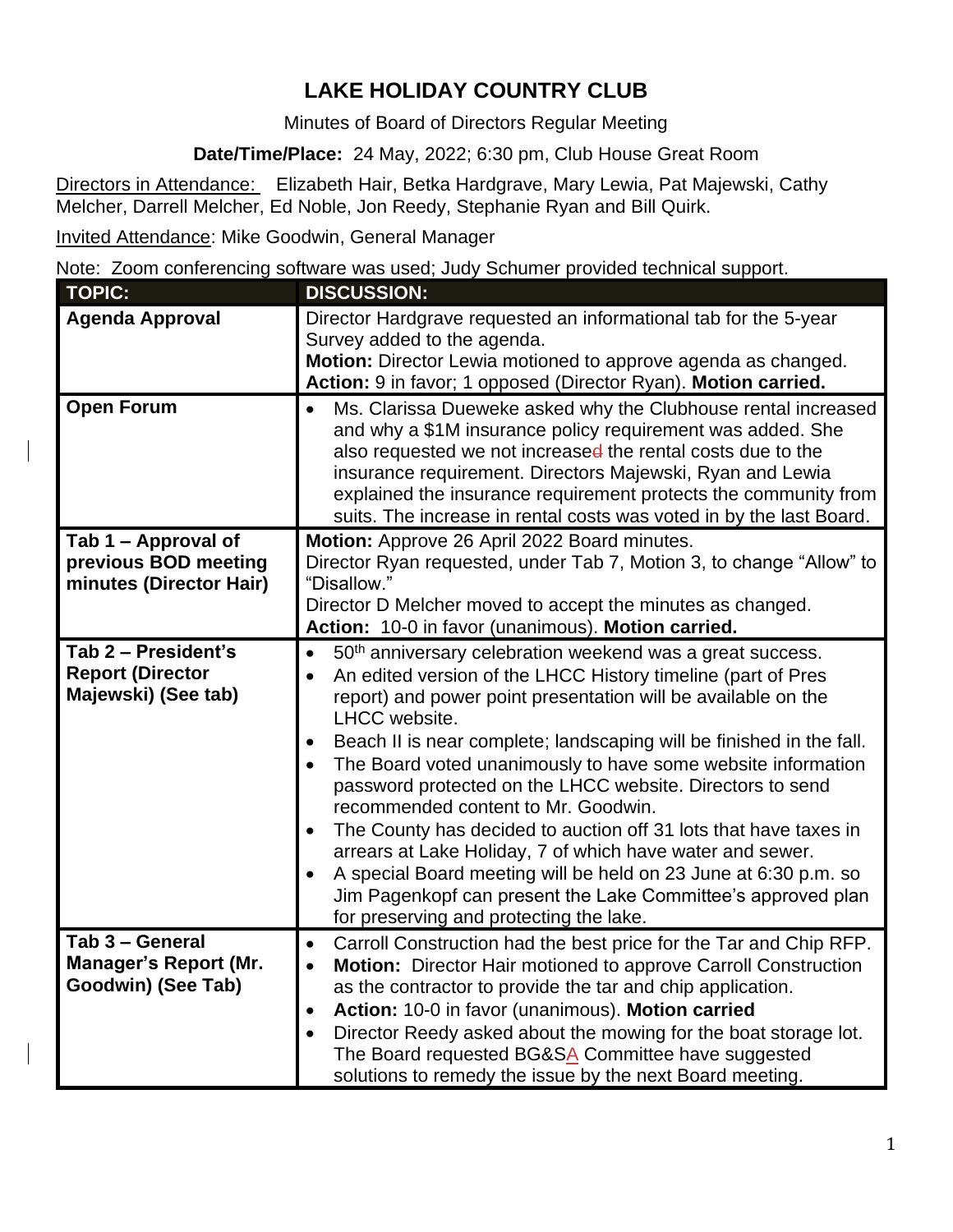|                                                                                                                        | Director Reedy asked what percentage of trees should remain on<br>new construction lots. Mr. Goodwin replied it depends on whether<br>the lot needs grading for drainage, etc. If clear cutting is done,<br>then the builder must plant at least 1/3 of the trees removed.<br>Director Reedy spoke about a house that has been under<br>construction for 2 years. Mr. Goodwin and Director Noble stated<br>the Architectural Committee is currently in discussions with the<br>homeowner; and stipulated the home must be finished within 6<br>months as the permit will not be extended. Director Reedy also<br>spoke on updating the PRP to facilitate enforcement.<br>Director Ryan is concerned about security issues at the boat lot;<br>an individual's boat was damaged. Director Majewski responded<br>the individual had parked in someone else's spot and wasn't a<br>storage lot renter. There have been few incidents over the years.<br>Director Ryan requested modifying the security contract to<br>increase the roving patrol to 24/7 due to an individual driving their<br>boat at high speeds on the lake in the early hours shouting<br>obscenities; then suggested a security on-call position when<br>Director Majewski indicated the change (24/7) would increase the<br>contract price exponentially. |
|------------------------------------------------------------------------------------------------------------------------|------------------------------------------------------------------------------------------------------------------------------------------------------------------------------------------------------------------------------------------------------------------------------------------------------------------------------------------------------------------------------------------------------------------------------------------------------------------------------------------------------------------------------------------------------------------------------------------------------------------------------------------------------------------------------------------------------------------------------------------------------------------------------------------------------------------------------------------------------------------------------------------------------------------------------------------------------------------------------------------------------------------------------------------------------------------------------------------------------------------------------------------------------------------------------------------------------------------------------------------------------------------------------------------------------------------------------|
| Tab 4 - Treasurer's<br><b>Report (Director Noble)</b>                                                                  | Director Noble indicated Lake Holiday finances are in good shape;<br>however, he also stated our net income for April isn't \$75K, it's closer<br>to \$50K as the new gate and foot patrol for April was paid in May.                                                                                                                                                                                                                                                                                                                                                                                                                                                                                                                                                                                                                                                                                                                                                                                                                                                                                                                                                                                                                                                                                                        |
| Tab 5 - Committee<br><b>Reports</b>                                                                                    | Director C Melcher asked if the Lake Committee had done anything<br>about compliance control. Director Reedy had initiated a working<br>group; he indicated current PRP issues making it difficult; however,<br>he will have something for the next Board meeting.                                                                                                                                                                                                                                                                                                                                                                                                                                                                                                                                                                                                                                                                                                                                                                                                                                                                                                                                                                                                                                                           |
| Tab 6 - Ratification of<br>email vote, Eric<br>Zimmerman photo<br>enlargements for<br>clubhouse (Director<br>Majewski) | <b>Issue:</b> Ratify the unanimous email approval to purchase multiple<br>enlarged Erik Zimmerman photos of Lake Holiday for hanging in the<br>clubhouse prior to the 50 <sup>th</sup> anniversary celebration beginning May<br>$20^{th}$ , 2022.<br><b>Motion:</b> To ratify the on-line unanimous vote.<br>Action: 9 in favor; 0 opposed; 0 abstained. (Director Ryan refused to<br>vote.) Motion carried.                                                                                                                                                                                                                                                                                                                                                                                                                                                                                                                                                                                                                                                                                                                                                                                                                                                                                                                 |
| Tab 7 - Clubhouse<br><b>Window Film Installation</b><br>(Director Majewski and<br><b>B&amp;G Working Group)</b>        | <b>Issue:</b> Viewing projection and computer screens during the daytime<br>in both the Clubhouse Great Room and administrative Offices is<br>challenging due to glare, particularly on south-facing rooms; not to<br>mention the heat that is generated.<br>Motion: Director Ryan moved to accept the installation of<br>Architectural Window Film to south-facing windows and doors of the<br>clubhouse and privacy film to one set of interior doors – for the not-<br>to-exceed amount of \$7,000 using Undesignated Funds.<br>Action: 10-0 in favor (unanimous). Motion carried.                                                                                                                                                                                                                                                                                                                                                                                                                                                                                                                                                                                                                                                                                                                                        |
| Tab 8 - Restructuring<br><b>Capital Improvement</b><br><b>Fund (Director Noble)</b>                                    | <b>Issue:</b> As the Lake Holiday Capital Improvement Program has not<br>evolved as originally envisioned, it may be time to consider<br>restructuring the entire program.                                                                                                                                                                                                                                                                                                                                                                                                                                                                                                                                                                                                                                                                                                                                                                                                                                                                                                                                                                                                                                                                                                                                                   |